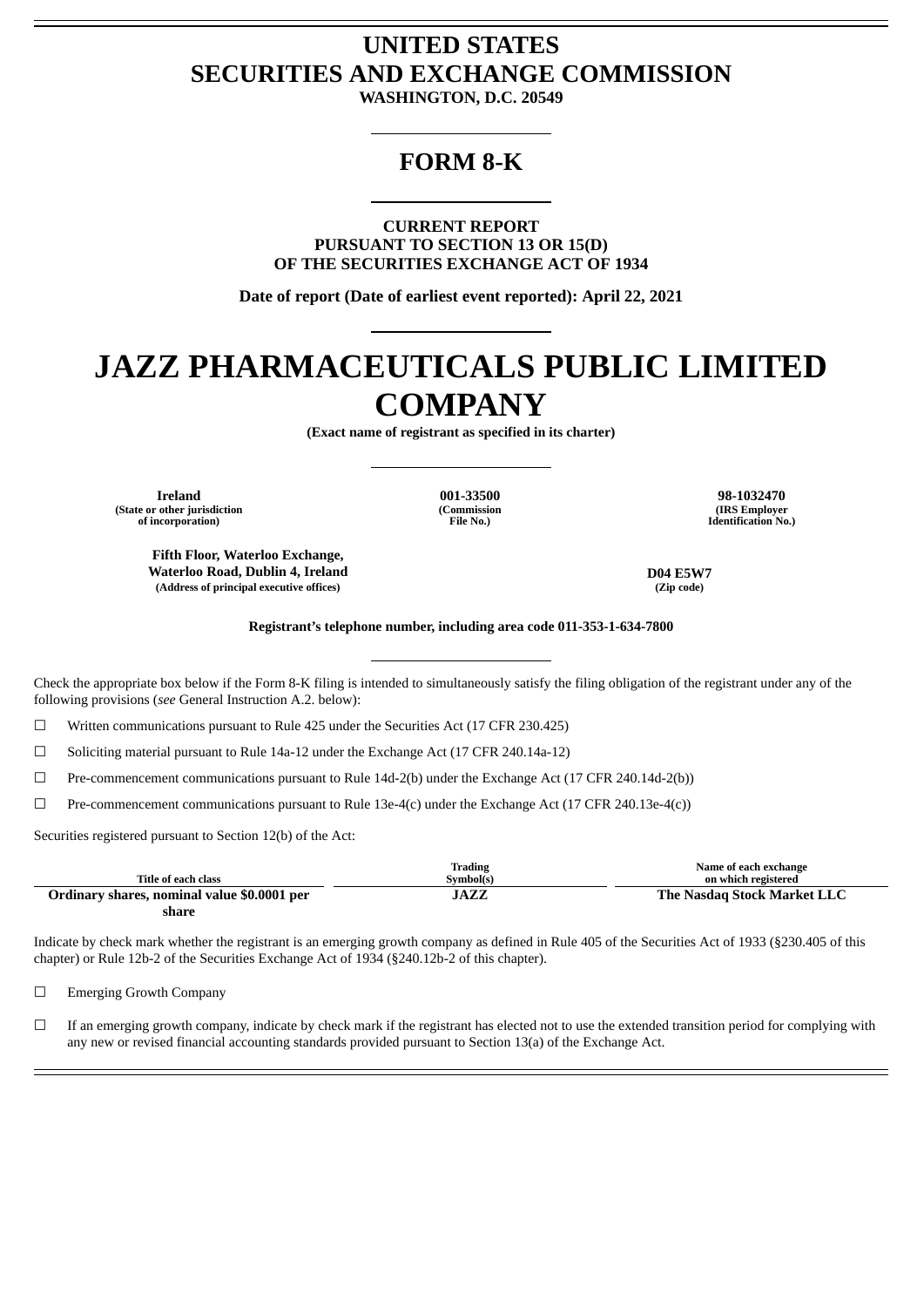#### **Item 8.01 Other Events.**

In a press release issued on April 22, 2021, Jazz Pharmaceuticals Public Limited Company (the "Company") announced the pricing of the previously announced private offering of senior secured notes by Jazz Securities Designated Activity Company, a direct wholly owned subsidiary of the Company (the "Offering"). A copy of the press release is attached hereto as Exhibit 99.1 and incorporated herein by reference.

## **Item 9.01 Financial Statements and Exhibits.**

(d) Exhibits

| Exhibit<br>No. | Description of Exhibit                                                       |
|----------------|------------------------------------------------------------------------------|
| 99.1           | Press Release, dated April 22, 2021, announcing the pricing of the Offering. |
| 104            | Cover Page Interactive Data File (embedded within the Inline XBRL document). |

**\* \* \***

### **Forward-Looking Statements**

This communication contains forward-looking statements regarding Jazz and GW, including, but not limited to, statements related to the proposed acquisition of GW and the anticipated timing, results and benefits thereof, including the potential for Jazz to accelerate its growth and neuroscience leadership, and for the acquisition to provide long-term growth opportunities to create shareholder value; Jazz's expected financing for the transaction; and other statements that are not historical facts. You can generally identify forward-looking statements by the use of forward-looking terminology such as "anticipate," "believe," "continue," "could," "estimate," "expect," "explore," "evaluate," "intend," "may," "might," "plan," "potential," "predict," "proiect." "seek," "should," or "will," or the negative thereof or other variations thereon or comparable terminology. These forward-looking statements are based on each of the companies' current plans, objectives, estimates, expectations and intentions and inherently involve significant risks and uncertainties, many of which are beyond Jazz's or GW's control. Actual results and the timing of events could differ materially from those anticipated in such forward-looking statements as a result of these risks and uncertainties, which include, without limitation, risks and uncertainties associated with: Jazz's and GW's ability to complete the acquisition on the proposed terms or on the anticipated timeline, or at all, including risks and uncertainties related to securing the necessary regulatory and shareholder approvals, the sanction of the High Court of Justice of England and Wales and satisfaction of other closing conditions to consummate the acquisition; the occurrence of any event, change or other circumstance that could give rise to the termination of the definitive transaction agreement relating to the proposed transaction; risks related to diverting the attention of GW and Jazz management from ongoing business operations; failure to realize the expected benefits of the acquisition; significant transaction costs and/or unknown or inestimable liabilities; the risk of shareholder litigation in connection with the proposed transaction, including resulting expense or delay; the risk that GW's business will not be integrated successfully or that such integration may be more difficult, time-consuming or costly than expected; Jazz's ability to obtain the expected financing to consummate the acquisition; risks related to future opportunities and plans for the combined company, including the uncertainty of expected future regulatory filings, financial performance and results of the combined company following completion of the acquisition; GW's dependence on the successful commercialization of Epidiolex/Epidyolex and the uncertain market potential of Epidiolex; pharmaceutical product development and the uncertainty of clinical success; the regulatory approval process, including the risks that GW may be unable to submit anticipated regulatory filings on the timeframe anticipated, or at all, or that GW may be unable to obtain regulatory approvals of any of its product candidates, including nabiximols and Epidiolex for additional indications, in a timely manner or at all; disruption from the proposed acquisition, making it more difficult to conduct business as usual or maintain relationships with customers, employees or suppliers; effects relating to the announcement of the acquisition or any further announcements or the consummation of the acquisition on the market price of Jazz's ordinary shares or

2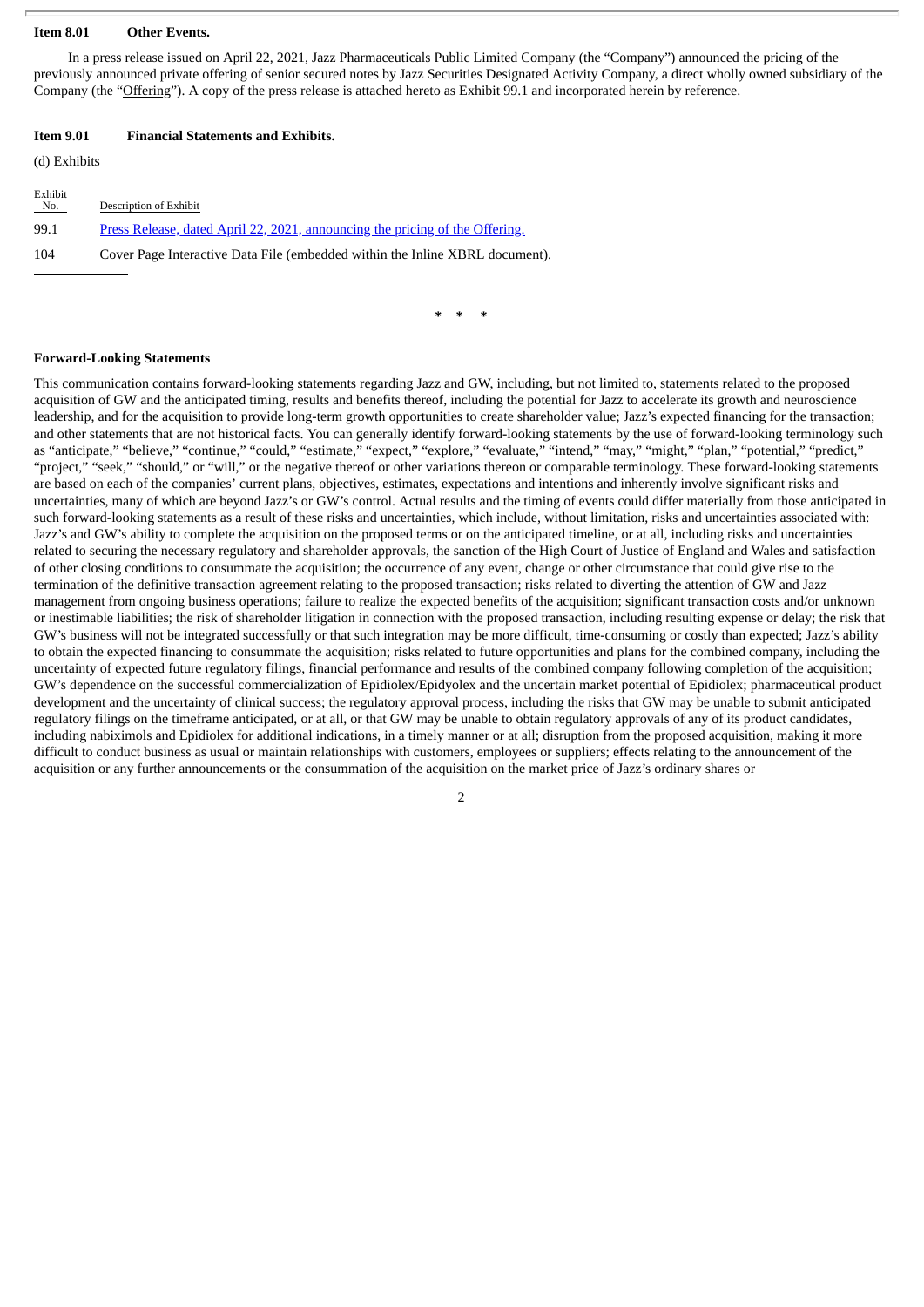GW's American depositary shares or ordinary shares; the possibility that, if Jazz does not achieve the perceived benefits of the acquisition as rapidly or to the extent anticipated by financial analysts or investors, the market price of Jazz's ordinary shares could decline; potential litigation associated with the possible acquisition; regulatory initiatives and changes in tax laws; market volatility; and other risks and uncertainties affecting Jazz and GW, including those described from time to time under the caption "Risk Factors" and elsewhere in Jazz's and GW's Securities and Exchange Commission (the "SEC") filings and reports, including Jazz's Annual Report on Form 10-K for the fiscal year ended December 31, 2020, GW's Annual Report on Form 10-K for the fiscal year ended December 31, 2020, GW's definitive proxy statement filed with the SEC on March 15, 2021 and future filings and reports by either company. In addition, while Jazz and GW expect the COVID-19 pandemic to continue to adversely affect their respective business operations and financial results, the extent of the impact on the combined company's ability to generate sales of and revenues from its approved products, execute on new product launches, its clinical development and regulatory efforts, its corporate development objectives and the value of and market for its ordinary shares, will depend on future developments that are highly uncertain and cannot be predicted with confidence at this time. Moreover, other risks and uncertainties of which Jazz or GW are not currently aware may also affect each of the companies' forward-looking statements and may cause actual results and the timing of events to differ materially from those anticipated. Investors are cautioned that forward-looking statements are not guarantees of future performance. The forward-looking statements made in this communication are made only as of the date hereof or as of the dates indicated in the forward-looking statements and reflect the views stated therein with respect to future events as at such dates, even if they are subsequently made available by Jazz or GW on their respective websites or otherwise. Neither Jazz nor GW undertakes any obligation to update or supplement any forward-looking statements to reflect actual results, new information, future events, changes in its expectations or other circumstances that exist after the date as of which the forward-looking statements were made.

3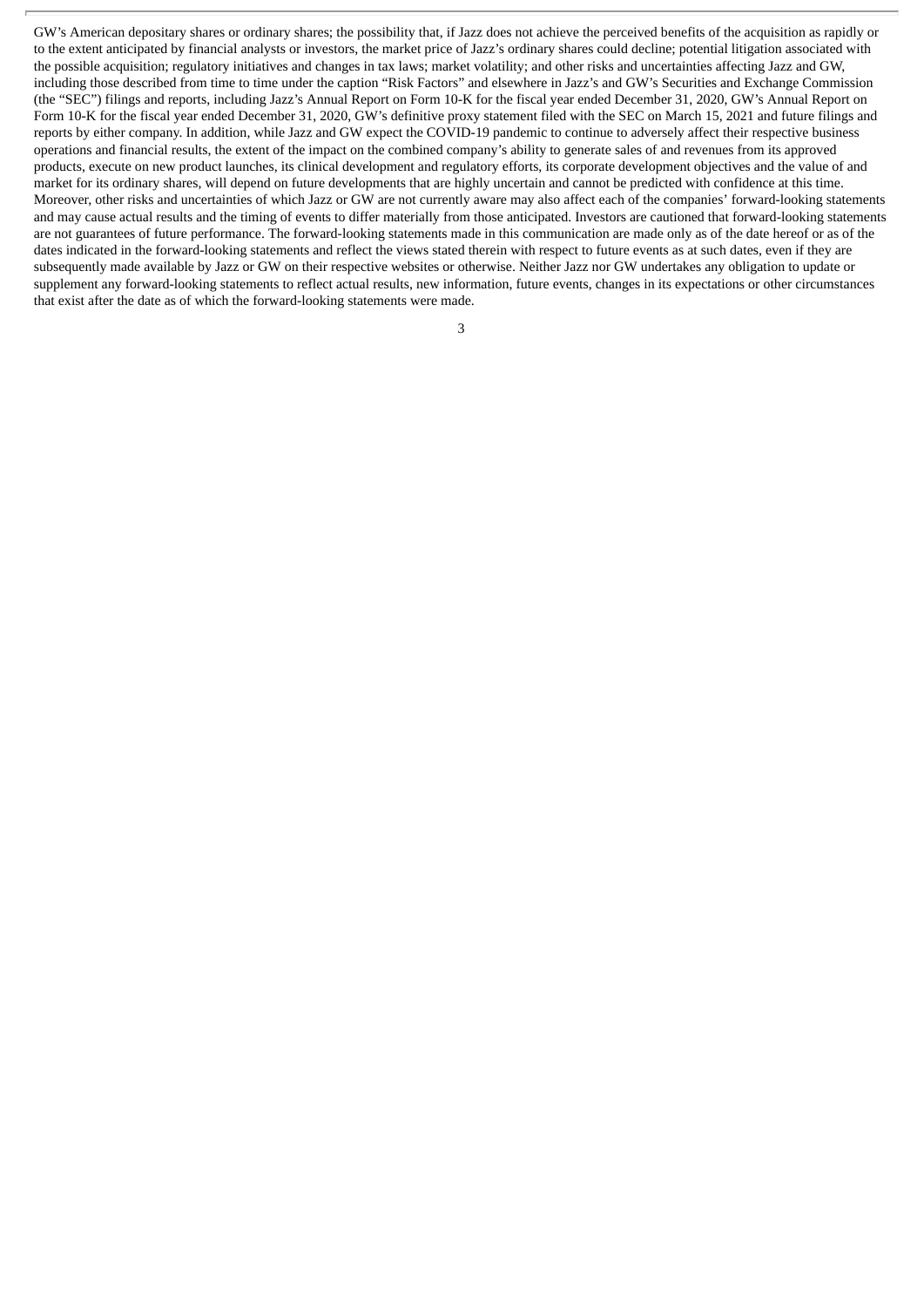**SIGNATURES**

Pursuant to the requirements of the Securities Exchange Act of 1934, the registrant has duly caused this report to be signed on its behalf by the undersigned hereunto duly authorized.

## Date: April 22, 2021 **JAZZ PHARMACEUTICALS PUBLIC LIMITED COMPANY**

By: /s/ Renée Galá

Name: Renée Galá

Title: Executive Vice President and Chief Financial Officer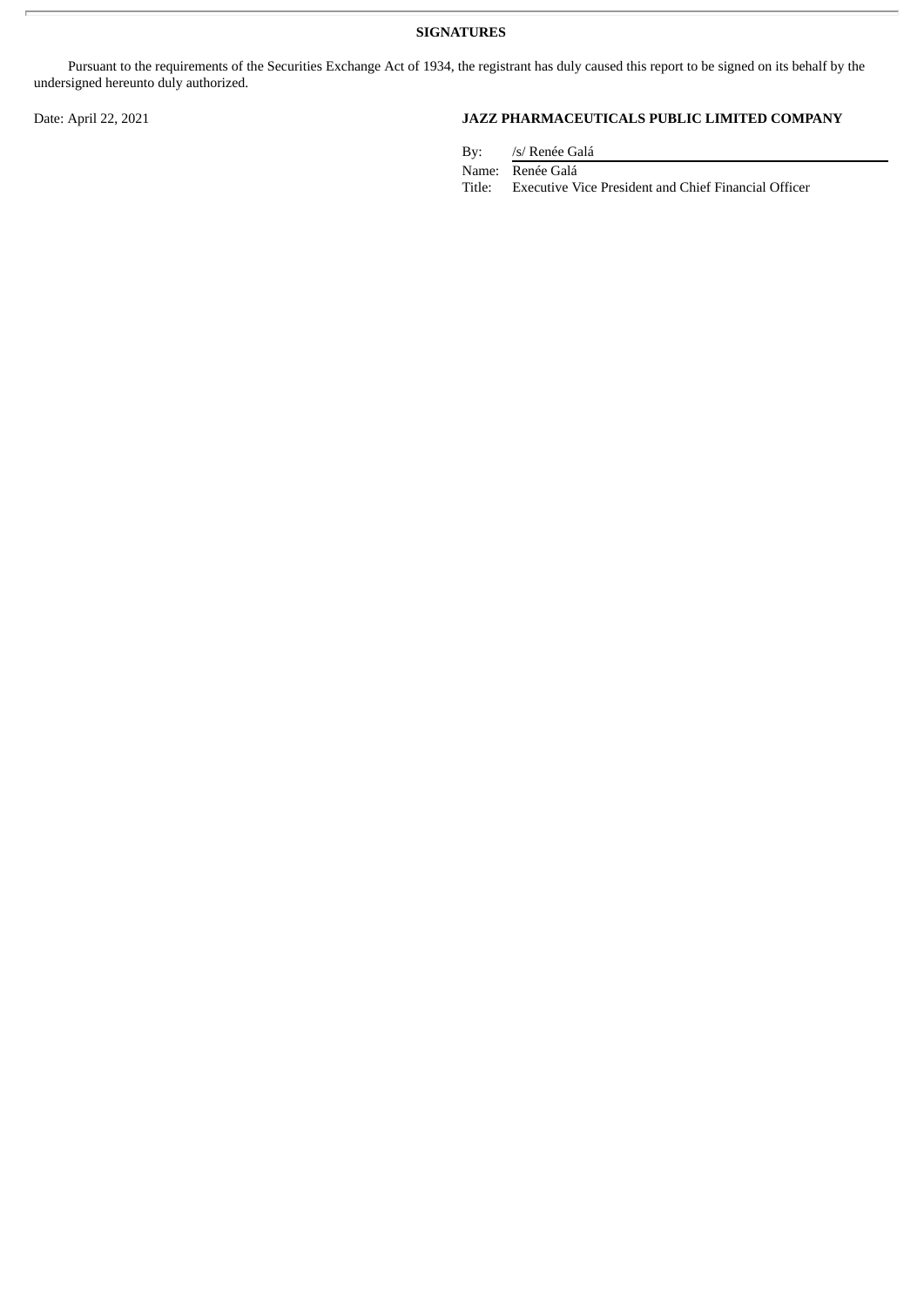<span id="page-4-0"></span>**Jazz Pharmaceuticals** 

## **Jazz Pharmaceuticals Prices \$1.5 Billion Million Senior Secured Notes Offering**

DUBLIN, April 22, 2021 *–* Jazz Pharmaceuticals plc (Nasdaq: JAZZ) (the "Company" or "Jazz") today announced the pricing of the previously announced offering (the "Offering") of \$1.5 billion in an aggregate principal amount of 4.375% senior secured notes due 2029 (the "Notes") by Jazz Securities Designated Activity Company, a direct wholly owned subsidiary of the Company (the "Issuer"). The Notes will mature on January 15, 2029 and will bear an interest rate of 4.375%. The Notes will be guaranteed by the Company and certain of its subsidiaries. The Offering is expected to close on April 29, 2021 subject to customary closing conditions.

The aggregate principal amount of the Notes to be issued in the Offering decreased to \$1.5 billion from the anticipated \$2.7 billion announced on April 20, 2021, a decrease of \$1.2 billion. This reduction corresponds to the equivalent anticipated increase in term loan borrowings under our new senior secured credit facilities (the "New Senior Secured Credit Facilities") in connection with the previously announced proposed acquisition of GW Pharmaceuticals plc ("GW") (the "Acquisition") from \$2.65 billion to approximately \$3.85 billion.

The Company expects to use the net proceeds from the Notes and Acquisition date borrowings under the New Senior Secured Credit Facilities, together with cash on hand to fund the cash consideration payable in connection with the Acquisition of GW, the refinancing of certain of the Company's indebtedness (including the Company's existing senior secured credit facility) and fees and expenses in connection with the foregoing. The Offering is not conditioned on the closing of the Acquisition. If (1) the Acquisition is consummated without the Company entering into the New Senior Secured Credit Facilities, (2) the Acquisition has not been consummated on or before August 3, 2021 (or such later date to which such date may be extended pursuant to the terms of the Transaction Agreement, dated February 3, 2021, among the Company, GW and Jazz Pharmaceuticals UK Holdings Limited (the "Transaction Agreement") or (3) the Transaction Agreement is terminated in accordance with its terms, the Issuer will be required to redeem all of the Notes at a redemption price equal to 100% of their principal amount plus accrued and unpaid interest to, but excluding, the redemption date.

The Notes will be offered and sold only to persons reasonably believed to be qualified institutional buyers pursuant to Rule 144A under the U.S. Securities Act of 1933, as amended (the "Securities Act") that are located in the United States, Canada, France, Ireland, Luxembourg, the United Kingdom, and Bermuda and to certain non-U.S. persons outside the United States pursuant to Regulation S under the Securities Act that are located in Canada, France, Ireland, Luxembourg, the United Kingdom, and Bermuda. The Notes have not been registered under the Securities Act or any state securities law and may not be offered or sold in the United States absent registration or an applicable exemption from the registration requirements of the Securities Act and applicable state laws.

This press release does not constitute an offer to sell or a solicitation of an offer to purchase the Notes or any other securities and does not constitute an offer, solicitation or sale in any state or jurisdiction in which such an offer, solicitation or sale would be unlawful.

## **About Jazz Pharmaceuticals plc**

Jazz Pharmaceuticals plc (Nasdaq: JAZZ) is a global biopharmaceutical company dedicated to developing and commercializing life-changing medicines that transform the lives of patients with serious diseases - often with limited or no options. We have a diverse portfolio of marketed medicines and novel product candidates, from early- to late-stage development, in key therapeutic areas. Our focus is in neuroscience, including sleep and movement disorders, and in oncology, including hematologic malignancies and solid tumors. We actively explore new options for patients including novel compounds, small molecule advancements, biologics and innovative delivery technologies. Jazz is headquartered in Dublin, Ireland and has employees around the globe, serving patients in more than 90 countries.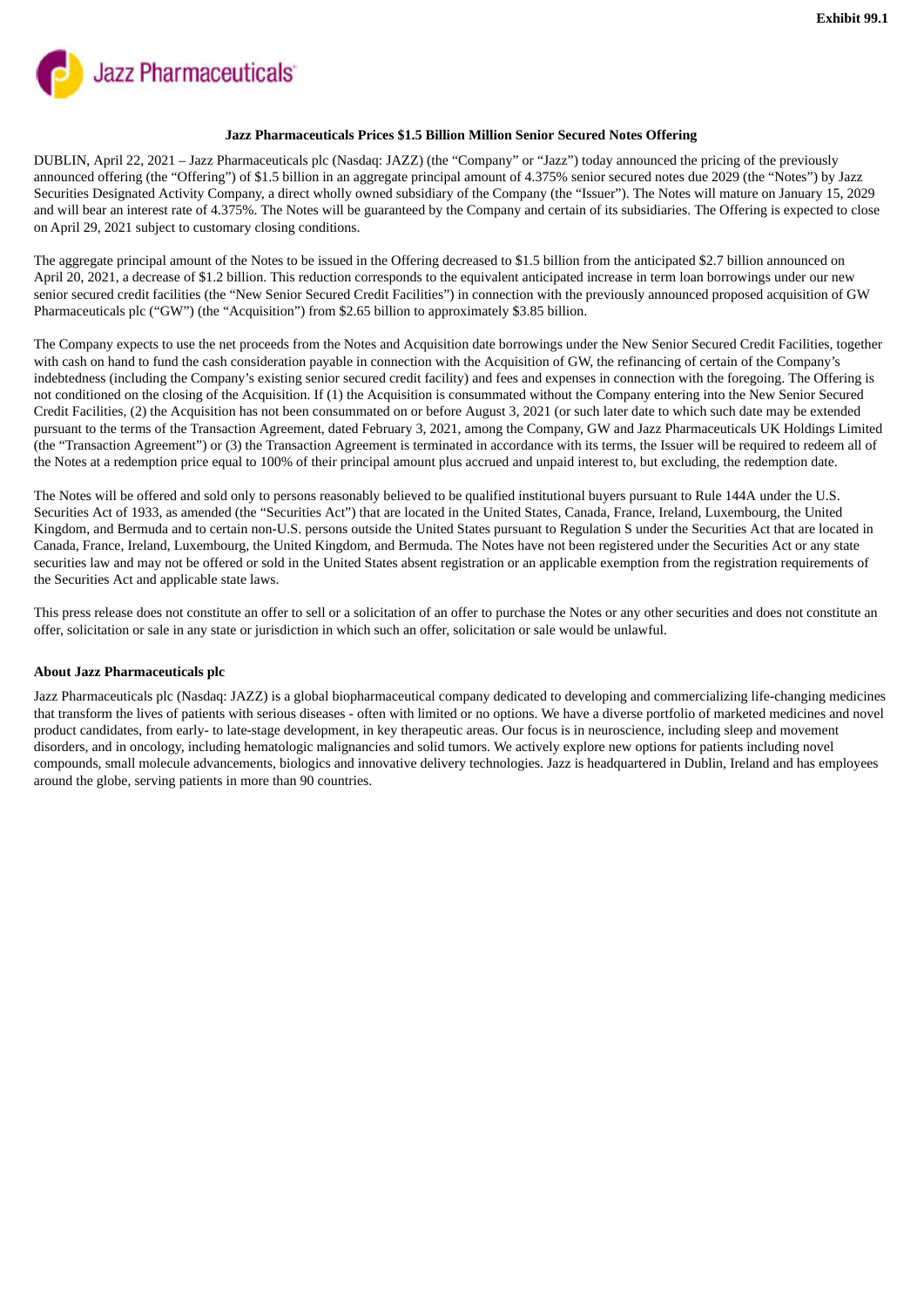## **Forward-Looking Statements**

This communication contains forward-looking statements regarding Jazz and GW, including, but not limited to, statements related to the proposed acquisition of GW and the anticipated timing, results and benefits thereof, including the potential for Jazz to accelerate its growth and neuroscience leadership, and for the acquisition to provide long-term growth opportunities to create shareholder value; Jazz's expected financing for the transaction; and other statements that are not historical facts. You can generally identify forward-looking statements by the use of forward-looking terminology such as "anticipate," "believe," "continue," "could," "estimate," "expect," "explore," "evaluate," "intend," "may," "might," "plan," "potential," "predict," "project," "seek," "should," or "will," or the negative thereof or other variations thereon or comparable terminology. These forward-looking statements are based on each of the companies' current plans, objectives, estimates, expectations and intentions and inherently involve significant risks and uncertainties, many of which are beyond Jazz's or GW's control. Actual results and the timing of events could differ materially from those anticipated in such forward-looking statements as a result of these risks and uncertainties, which include, without limitation, risks and uncertainties associated with: Jazz's and GW's ability to complete the acquisition on the proposed terms or on the anticipated timeline, or at all, including risks and uncertainties related to securing the necessary regulatory and shareholder approvals, the sanction of the High Court of Justice of England and Wales and satisfaction of other closing conditions to consummate the acquisition; the occurrence of any event, change or other circumstance that could give rise to the termination of the definitive transaction agreement relating to the proposed transaction; risks related to diverting the attention of GW and Jazz management from ongoing business operations; failure to realize the expected benefits of the acquisition; significant transaction costs and/or unknown or inestimable liabilities; the risk of shareholder litigation in connection with the proposed transaction, including resulting expense or delay; the risk that GW's business will not be integrated successfully or that such integration may be more difficult, time-consuming or costly than expected; Jazz's ability to obtain the expected financing to consummate the acquisition; risks related to future opportunities and plans for the combined company, including the uncertainty of expected future regulatory filings, financial performance and results of the combined company following completion of the acquisition; GW's dependence on the successful commercialization of Epidiolex/Epidyolex and the uncertain market potential of Epidiolex; pharmaceutical product development and the uncertainty of clinical success; the regulatory approval process, including the risks that GW may be unable to submit anticipated regulatory filings on the timeframe anticipated, or at all, or that GW may be unable to obtain regulatory approvals of any of its product candidates, including nabiximols and Epidiolex for additional indications, in a timely manner or at all; disruption from the proposed acquisition, making it more difficult to conduct business as usual or maintain relationships with customers, employees or suppliers; effects relating to the announcement of the acquisition or any further announcements or the consummation of the acquisition on the market price of Jazz's ordinary shares or GW's American depositary shares or ordinary shares; the possibility that, if Jazz does not achieve the perceived benefits of the acquisition as rapidly or to the extent anticipated by financial analysts or investors, the market price of Jazz's ordinary shares could decline; potential litigation associated with the possible acquisition; regulatory initiatives and changes in tax laws; market volatility; and other risks and uncertainties affecting Jazz and GW, including those described from time to time under the caption "Risk Factors" and elsewhere in Jazz's and GW's Securities and Exchange Commission (the "SEC") filings and reports, including Jazz's Annual Report on Form 10-K for the fiscal year ended December 31, 2020, GW's Annual Report on Form 10-K for the fiscal year ended December 31, 2020, GW's definitive proxy statement filed with the SEC on March 15, 2021 and future filings and reports by either company. In addition, while Jazz and GW expect the COVID-19 pandemic to continue to adversely affect their respective business operations and financial results, the extent of the impact on the combined company's ability to generate sales of and revenues from its approved products, execute on new product launches, its clinical development and regulatory efforts, its corporate development objectives and the value of and market for its ordinary shares, will depend on future developments that are highly uncertain and cannot be predicted with confidence at this time. Moreover, other risks and uncertainties of which Jazz or GW are not currently aware may also affect each of the companies' forward-looking statements and may cause actual results and the timing of events to differ materially from those anticipated. Investors are cautioned that forward-looking statements are not guarantees of future performance. The forward-looking statements made in this communication are made only as of the date hereof or as of the dates indicated in the forward-looking statements and reflect the